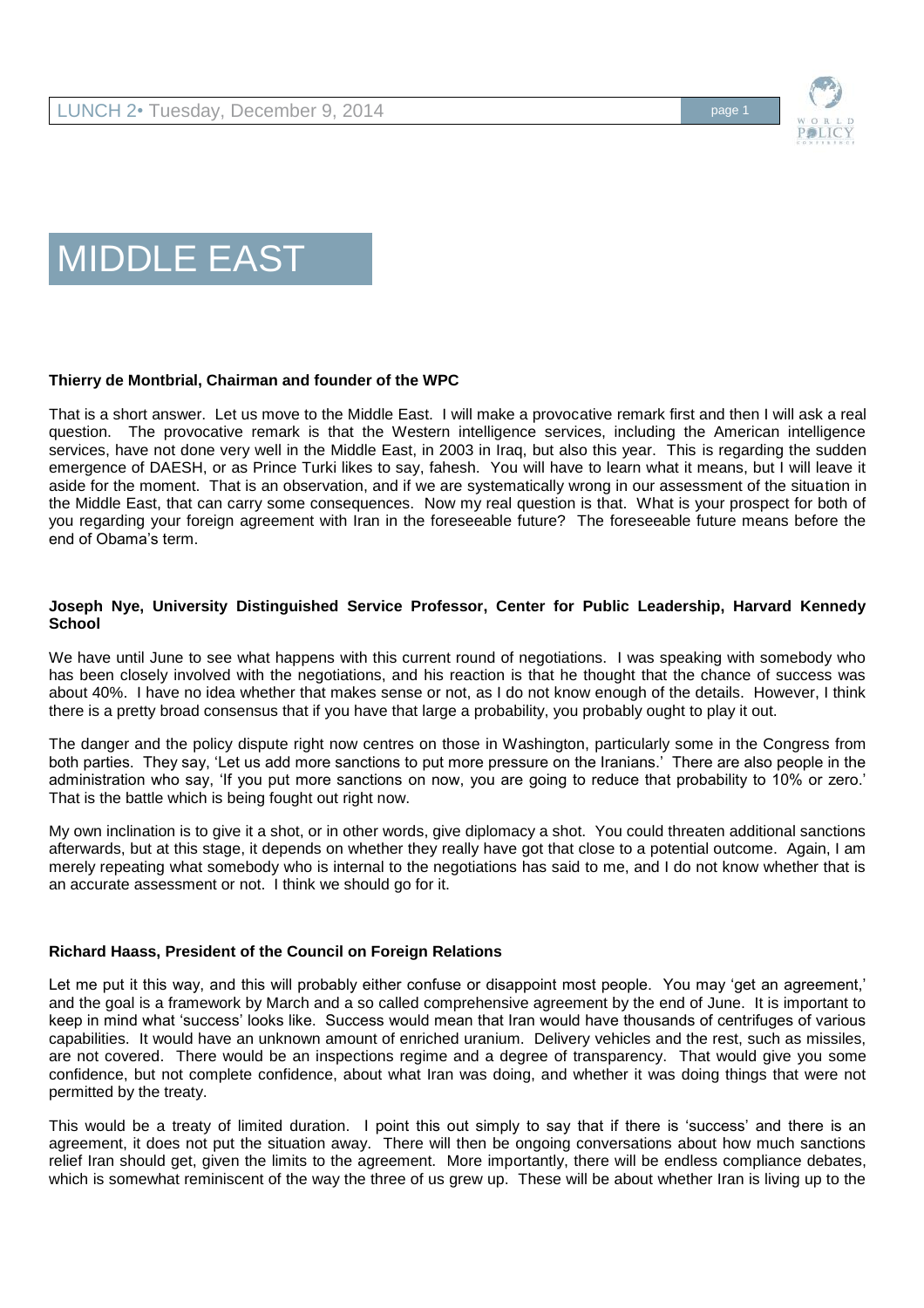

letter and spirit of the agreement and how we on the outside will react. One way to think of this is that even if you get an agreement, it does not resolve the situation so much as it sets it up for an ongoing debate.

If you do not get an agreement, it is not all that much different, because people will be focusing on what Iran is doing away from the table. Whether we continue to negotiate or not, they are going to be asking how many centrifuges, how much uranium will be involved, what else is going on, whether they have reopened the facility at Araq, and all that. I am not saying it is not preferable to have an agreement, but it is not a panacea to have one and it is not the end of the world if you do not. What still matters is whether some of the arrangements that have been in place for the last couple of years continue to be in place and whether they are seen to be lived up to.

Either way, I would think that this is now something of a permanent feature. At best, Iran is positioned as a threshold nuclear state. What amount of time would it take them to become a weapons state if they so chose? How much material and how many weapons could they come out with? What kind of warning time would we have if they chose to go down that path? My sense is that this is going to become something permanent. Permanent is a big word, but at least for the foreseeable future, this will become part of a permanent feature of the scene.

## **Joseph Nye, University Distinguished Service Professor, Center for Public Leadership, Harvard Kennedy School**

Could I add a remark in one minute or less? I agree with what Richard says. However, one of the differences in having an agreement relates to the intrusiveness of our inspections. Our capability to learn not only the time in a break out, but also the dangers of a sneak out, is greatly enhanced.

# **Richard Haass, President of the Council on Foreign Relations**

I agree. On balance, I would say that a good agreement is preferable. Besides the sanctions debate, the debate we are also like to have is about whether the agreement is good enough. I would expect that within and beyond the United States, there is going to be an intensive debate next spring or summer, depending upon what happens. This will be about whether what can be negotiated is acceptable and how it stacks up against the alternatives.

### **Thierry de Montbrial, Chairman and founder of the WPC**

In fact, both of you seem to agree on the point that negotiation is entirely about nuclear issues, and therefore, it does not fundamentally matter when talking about the situation in the Middle East. If I interpret your own feelings, even if we do not reach an agreement with Iran, it would not fundamentally affect the situation in the Middle East in general. However, some other analysts and observers believe that non agreement with Iran could increase chaos in the Middle East in general.

### **Richard Haass, President of the Council on Foreign Relations**

Let me just say that it depends upon the specifics. If there is no agreement, you could have a situation in which Iran would make a mad rush to move beyond the nuclear threshold. Yes, that would make the Middle East worse than it is now, because you would not just have an Iranian capability. You would have the question of whether we or the Israelis could pre empt it. Or you would have the reality that several other countries would be inclined to create nuclear realities of their own.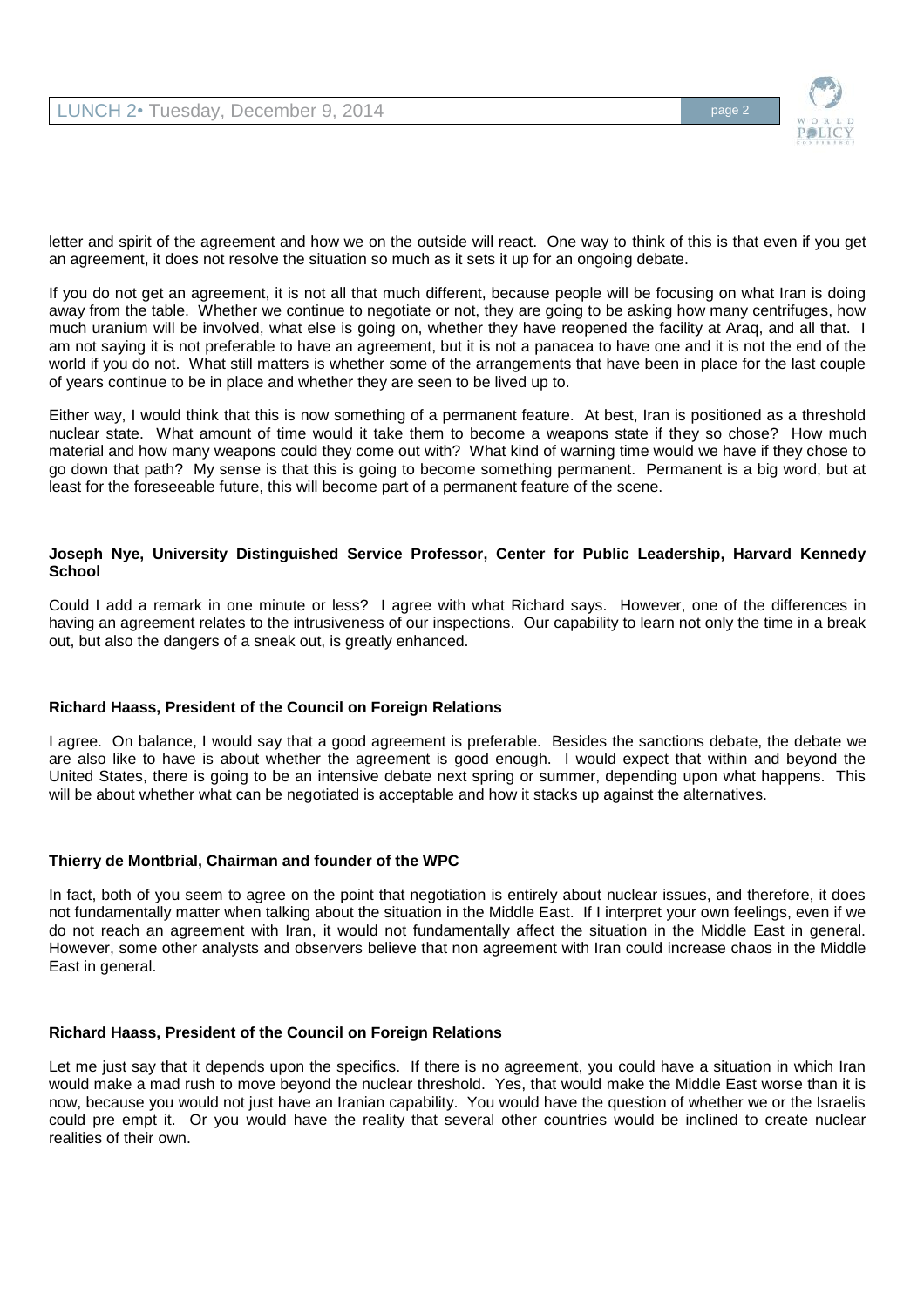

Yes, that would be considerably worse. One can imagine all sorts of alternatives which would make what is already the most complicated and troubled part of the world even more complicated and even more troubled. I thought you were getting at something else. Depending upon what happens in the nuclear conversations with Iran, how does that affect all the other places where the United States and Iran intersect? These include Iraq, Syria and Afghanistan.

# **Thierry de Montbrial, Chairman and founder of the WPC**

That is what I mean.

## **Richard Haass, President of the Council on Foreign Relations**

It depends. I am sorry I cannot be black or white here. With or without an agreement, it is possible to keep open the option of selective cooperation, though not so much active cooperation as parallelism. This is as long as the situation does not descend to the point where it is a crisis between the United States and Iran. If we are at war with Iran or there is a crisis, that is obviously different, but let's assume we have a situation where, with or without an agreement, we decide we can live with Iran in the nuclear realm. Then regarding these other situations in Syria, Iraq Afghanistan, Bahrain or wherever, the United States and Iran will find their policy somewhat in parallel or somewhat diverging. What we do or do not do will not be materially affected by the nuclear situation.

My point is that I do not think you are going to see a situation of linkage, where we are willing to look the other way at some things because of the nuclear programme. There is this idea that everything is strategically seen as a whole, but I do not think it will be done that way. We are going to pursue the nuclear talks, and short of it being a crisis, we will pursue these other things. If there is an agreement, might it lubricate or pave the way for some other things? Maybe, but these other issues are still going to be decided on their merits, not as a reward for whatever it is we can negotiate on the nuclear issue.

### **Joseph Nye, University Distinguished Service Professor, Center for Public Leadership, Harvard Kennedy School**

I would agree. I do not think we are on the verge of a great détente with Iran, because there are too many interests where there is divergence. If you do get a nuclear agreement, it is still going to have a fair degree of friction attached to it, as Richard said. It may make it a little bit easier to have an evolution in which we see common interests in some of those other areas, but it is not going to lead to one large détente overall.

### **Thierry de Montbrial, Chairman and founder of the WPC**

The good news is that you agree and the bad news is that you agree. We will discuss one last point.

## **Joseph Nye, University Distinguished Service Professor, Center for Public Leadership, Harvard Kennedy School**

At least it is bi partisan.